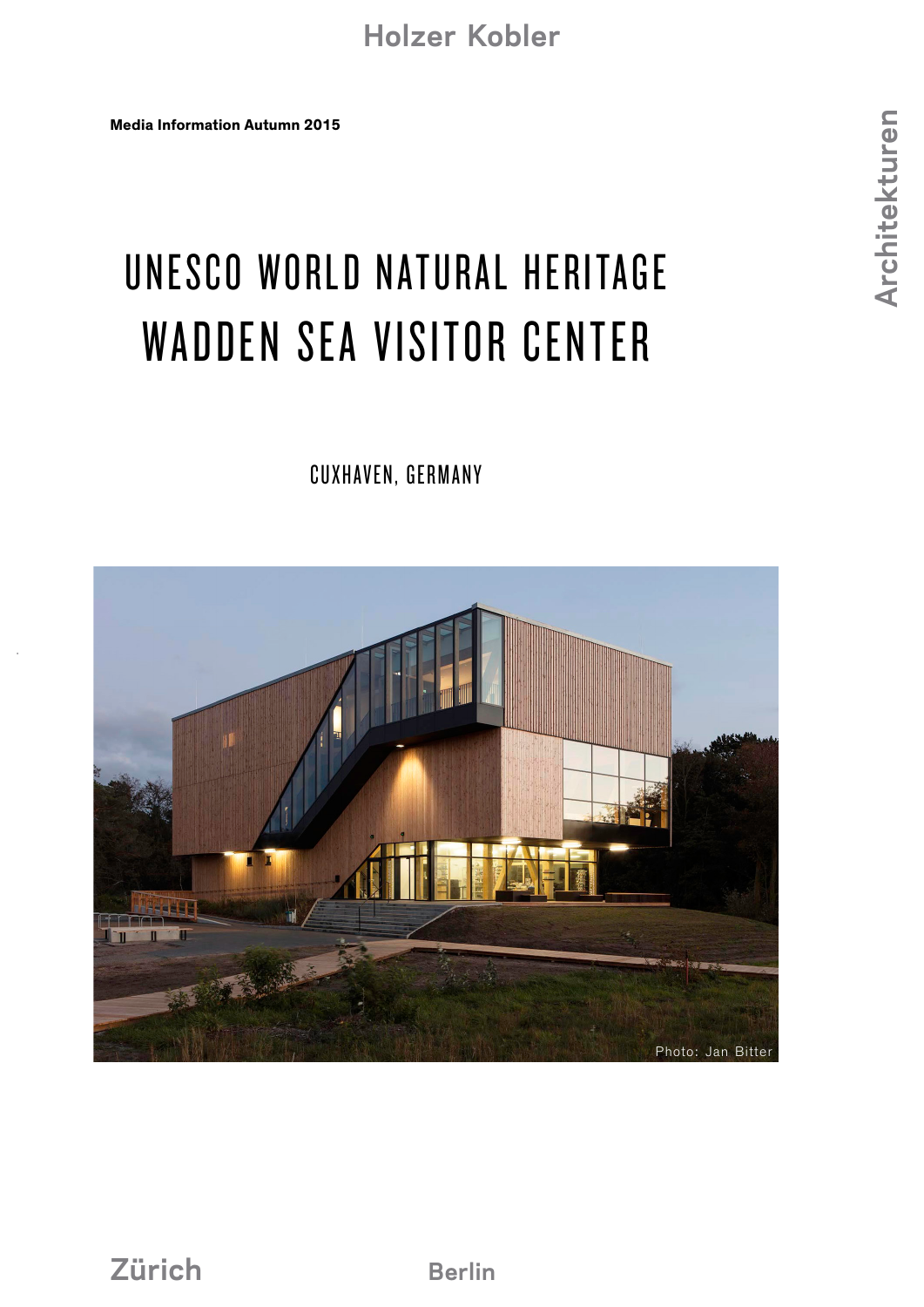#### **Holzer Kobler**

# CONSTRUCTION UNFSCO-WORLD NATURAL HERITAGE WADDEN SEA VISITOR CENTER

**The sculpture-like structure of the visitor center is visible from far away and forms a unique orientation point for the visitors of the Wadden Sea. The wooden construction refers to the traditional buildings of the North Sea coast and thus perfectly blends into the stunning landscape. The permanent exhibition offers visitors multifaceted experiences and exciting insights into life in this unique natural setting. Large panoramic windows are directing the visitors' attention to the Wadden Sea and are staging the landscape as the main attraction.**

The new, non-profit UNESCO-world natural heritage Wadden Sea Visitor Center is a multifunctional building with a grand foyer, exhibition space, library, seminar rooms and offices. The architectural concept aims to create a simple but at the same time representative building that pays special tribute to its unique setting on the shore of the North Sea. The elevated, compact structure allows for the maximum permeability of the surrounding nature. The building is planned as a wooden construction, the façade is made up of a natural wood cladding. The materials are carefully chosen to emphasize the harmonic link between the construction and the nature surrounding it. The landscape design strictly adheres to the principle that the unique natural setting of the UNESCO world natural heritage remains intact.

On the inside the main staircase connects the entrance hall with the exhibition space on the ground floor and the first floor. Seminar rooms, the library and the laboratory can be found on the top floor; the main administrative office are located on the mezzanine. The generous openings in the façade allow stunning views over the Wadden Sea and the landscape. The new permanent exhibition about the UNESCO world nature heritage Wadden Sea and the fascinating natural setting of the visitor center itself serve as the main attraction. The exhibition builds the contextual bridge between the visitors and the Wadden Sea. Filled with knowledge about the Wadden Sea and the role of the UNESCO world nature heritage sites the visitors will not only enjoy the impressive exhibition, but also their stroll around the spectacular landscape. Experiencing and learning are connected in a simple and compelling way.

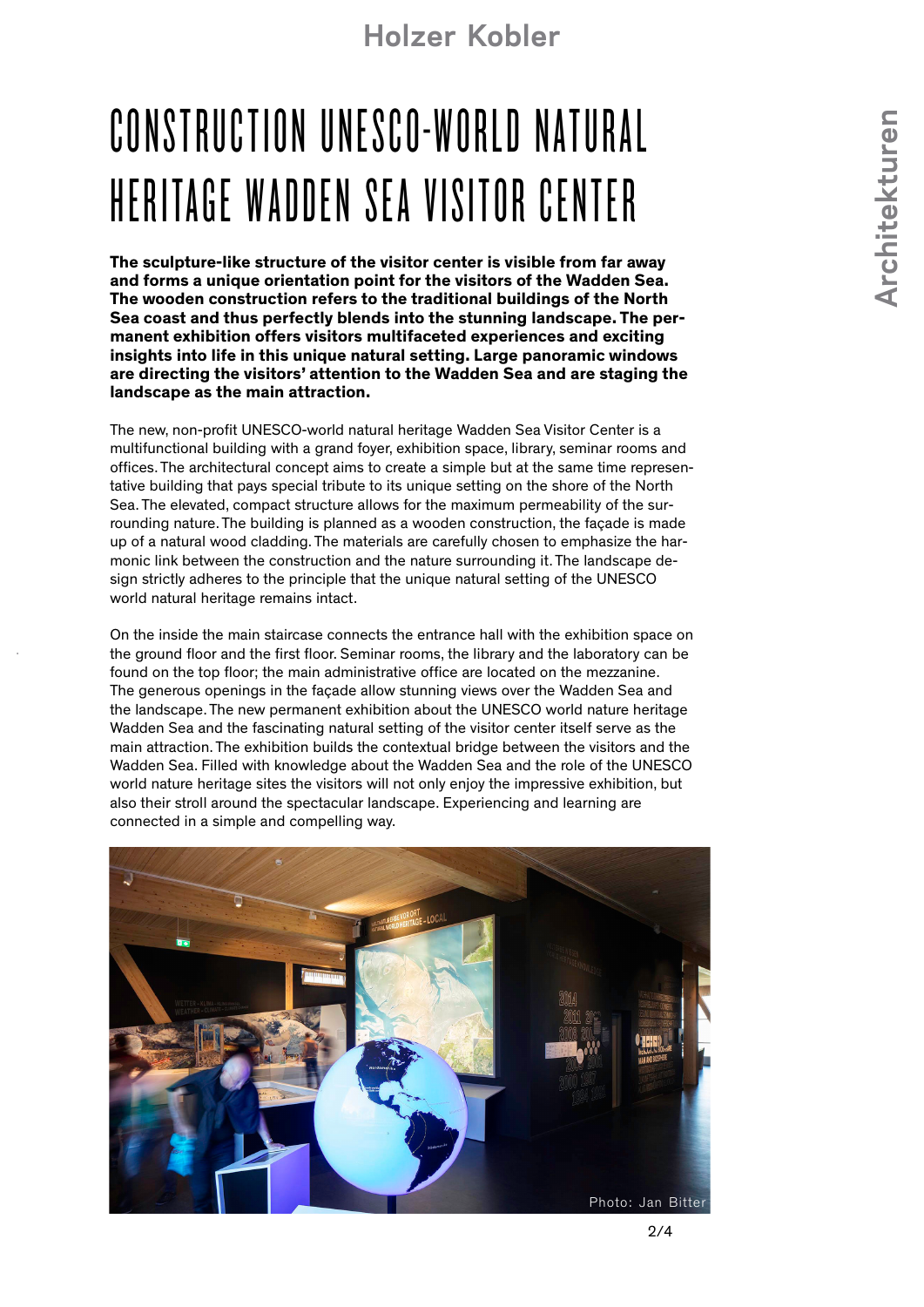#### **Holzer Kobler**

Facts / Impressum

Opening: August 2015 Client: City of Cuxhaven Gross Floor Area: 1.260 sqm Main Floor Area 970 qm

Location: Cuxhaven, Germany Architecture: Holzer Kobler Architekturen, Zurich/Berlin Exhibition Design: Holzer Kobler Architekturen, Zurich/Berlin

#### **Press Contact:**

Holzer Kobler Architekturen Berlin GmbH Köpenicker Str. 48/49 Aufgang F D-10179 Berlin www.holzerkobler.com pr@holzerkobler.com

### Holzer Kobler Architekturen

Holzer Kobler Architekturen was formed in Zurich in 2004 by Barbara Holzer and Tristan Kobler. The office operates internationally, covering a broad spectrum of activities from urban planning to architecture, from scenography to exhibition curatorship. A multidisciplinary team comprising architects, designers, graphic artists and curators shapes its special approach to projects. Close collaboration with clients in both public and private sectors is integral to their projects, as is a tightly knit network encompassing business, academia, research, arts and culture.

Holzer Kobler Architekturen thrives on its fascination for a wide variety of visual fields, including architecture, exhibitions and design. In fact, architecture itself is not approached as a single entity but as a plurality of architectures opening up and extending the processes of architectural thought, action and research. Among these architectures, from the smallest exhibitions to vast urban planning projects, unifying elements, common ground and synergies are sought.

The visual diversity of the projects the company has worked on stems from its claim to find a solution specific to each task and location that brings together past, present and future and reinterprets the whole. Holzer Kobler Architekturen has never taken an interest in propagating a particular design language as its own trademark style, preferring instead to focus on approaching each design afresh and creating new styles that enrich our society.